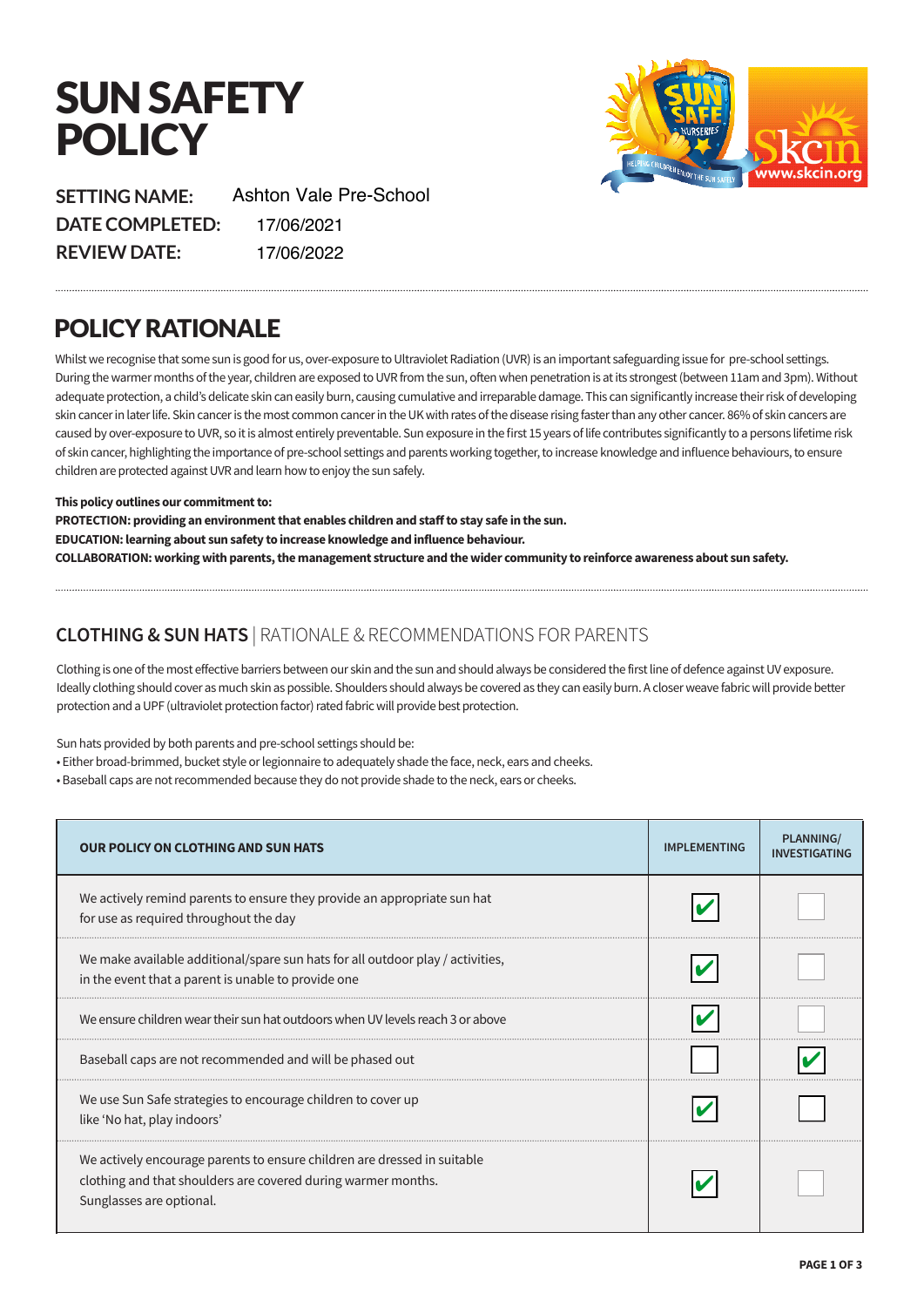## **SUNSCREEN** | RATIONALE & RECOMMENDATIONS FOR PARENTS

Sunscreen should be applied to areas of exposed skin that are not covered by clothing to protect it from Ultraviolet Radiation. Without adequate protection, a child's delicate skin can easily burn, causing cumulative and irreparable damage. This can signifcantly increase their risk of developing skin cancer in later life.

It is recommended that all sunscreen provided by both parents and pre-school settings should be:

- A minimum Sun Protection Factor (SPF) 30
- Labelled 'Broad-Spectrum' to provide both UVA and UVB protection and labelled with a UVA symbol (minimum 4 stars)
- Applied generously to exposed skin 20 minutes before going outdoors when UV levels reach 3 or above
- ALL sunscreens should be reapplied at least every 2 hours and more often if sweating/towelling
- Sunscreen should be stored in a cool, dry, accessible place.
- Remember to check expiry dates as sunscreen becomes less efective over time. If an expiration date is not displayed, look for an open jar symbol which will have a number next to it (i.e. 9M or 12M) - that's the number of months you can safely use the sunscreen afer opening.

| <b>OUR POLICY ON SUNSCREEN</b>                                                                                                                                                                          | <b>IMPLEMENTING</b> | <b>PLANNING/</b><br><b>INVESTIGATING</b> |
|---------------------------------------------------------------------------------------------------------------------------------------------------------------------------------------------------------|---------------------|------------------------------------------|
| We actively remind parents to provide a quality sunscreen for application<br>during the day as required                                                                                                 |                     |                                          |
| We make available additional/spare sunscreen for all outdoor activities,<br>in the event a parent is unable to provide their own. This sunscreen is<br>available for parents to patch test upon request |                     |                                          |
| We ensure sunscreen is applied when UV levels reach 3 or above, before periods of<br>outdoor play / activities and reapplied at least every 2 hours when required                                       |                     |                                          |

| <b>OUR POLICY ON SHADE</b>                                                                                                                       | <b>IMPLEMENTING</b> | <b>PLANNING/</b><br><b>INVESTIGATING</b> |
|--------------------------------------------------------------------------------------------------------------------------------------------------|---------------------|------------------------------------------|
| We currently provide shaded areas outdoors where children can congregate<br>for outdoor play and activities                                      |                     |                                          |
| We conduct shade assessments to consider future needs and are committed<br>to improving shade solutions where necessary                          |                     |                                          |
| We encourage children to play in the shade as much as possible when UV<br>levels reach 3 or above, particularly between peak UV hours (11am-3pm) |                     |                                          |
| Babies are always kept in the shade where possible                                                                                               |                     |                                          |
| We monitor and limit time children spend outdoors according to UV levels and<br>during peak UV hours (11am - 3pm)                                |                     |                                          |

| <b>OUR POLICY ON MONITORING UV</b>                                                                                                                                                             | <b>IMPLEMENTING</b> | PLANNING/<br><b>INVESTIGATING</b> |
|------------------------------------------------------------------------------------------------------------------------------------------------------------------------------------------------|---------------------|-----------------------------------|
| We are committed to monitoring UV levels daily during warmer months to<br>ensure appropriate sun safety measures are implemented when necessary                                                |                     |                                   |
| A child each day is selected to be the UV monitor and we display the daily UV level to engage the<br>children and reinforce the importance of sun safety on a daily basis during warmer months |                     |                                   |